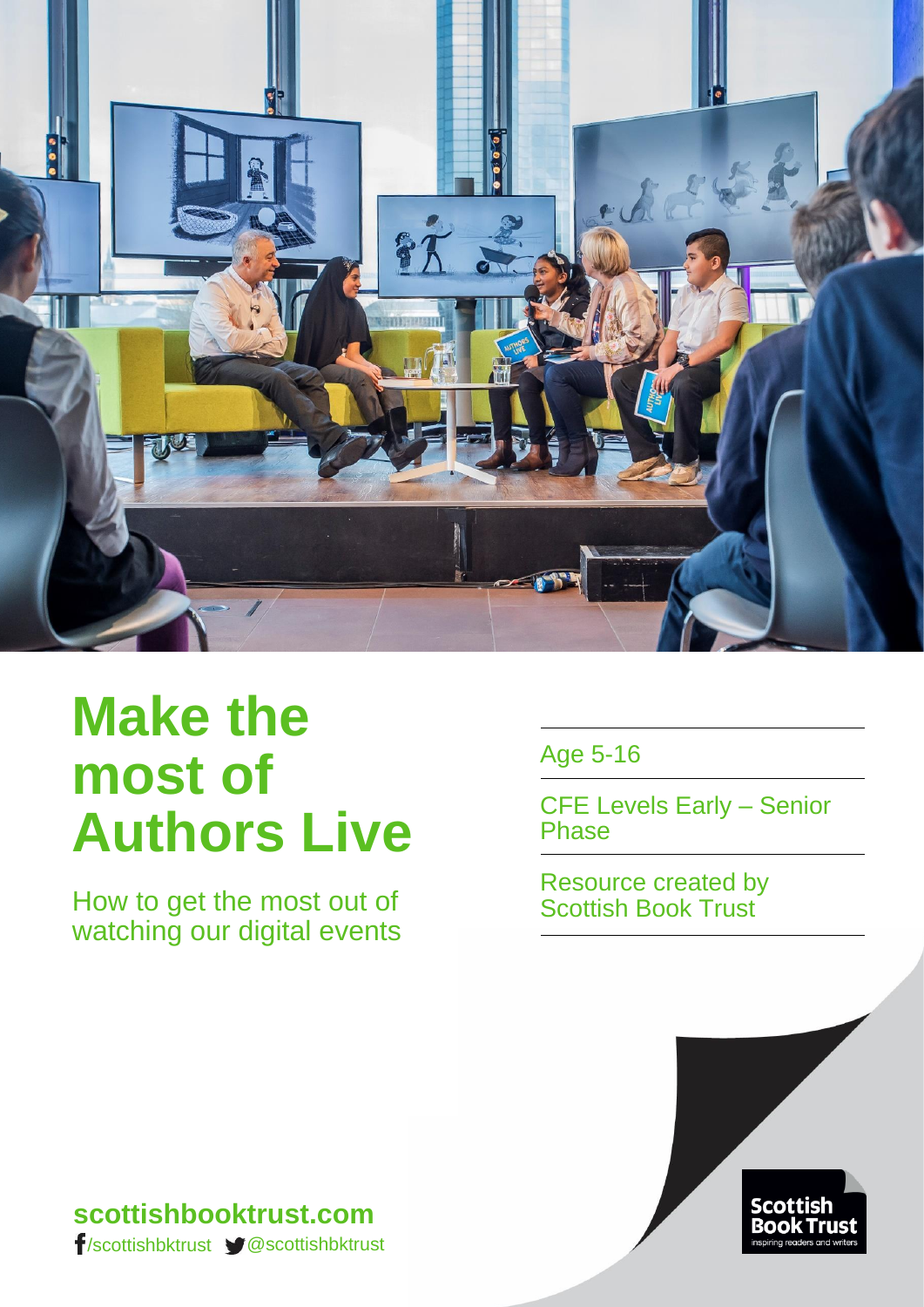# **Contents**

| <b>About Authors Live</b>        | 2 |
|----------------------------------|---|
| How to watch Authors Live        | 2 |
| Activities to do before an event | 3 |
| Activities to do during an event | 5 |
| Activities to do after an event  | 5 |
| Frequently asked questions       | 6 |
|                                  |   |

# **About this resource**

This resource will give you advice and ideas to help you get the most out of any Authors Live event. Although specific resources are provided to support most events, this resource gives activities which are suitable for all our Authors Live events. The resource will help you and your pupils prepare to watch events, and also give ideas for what to do during and after events.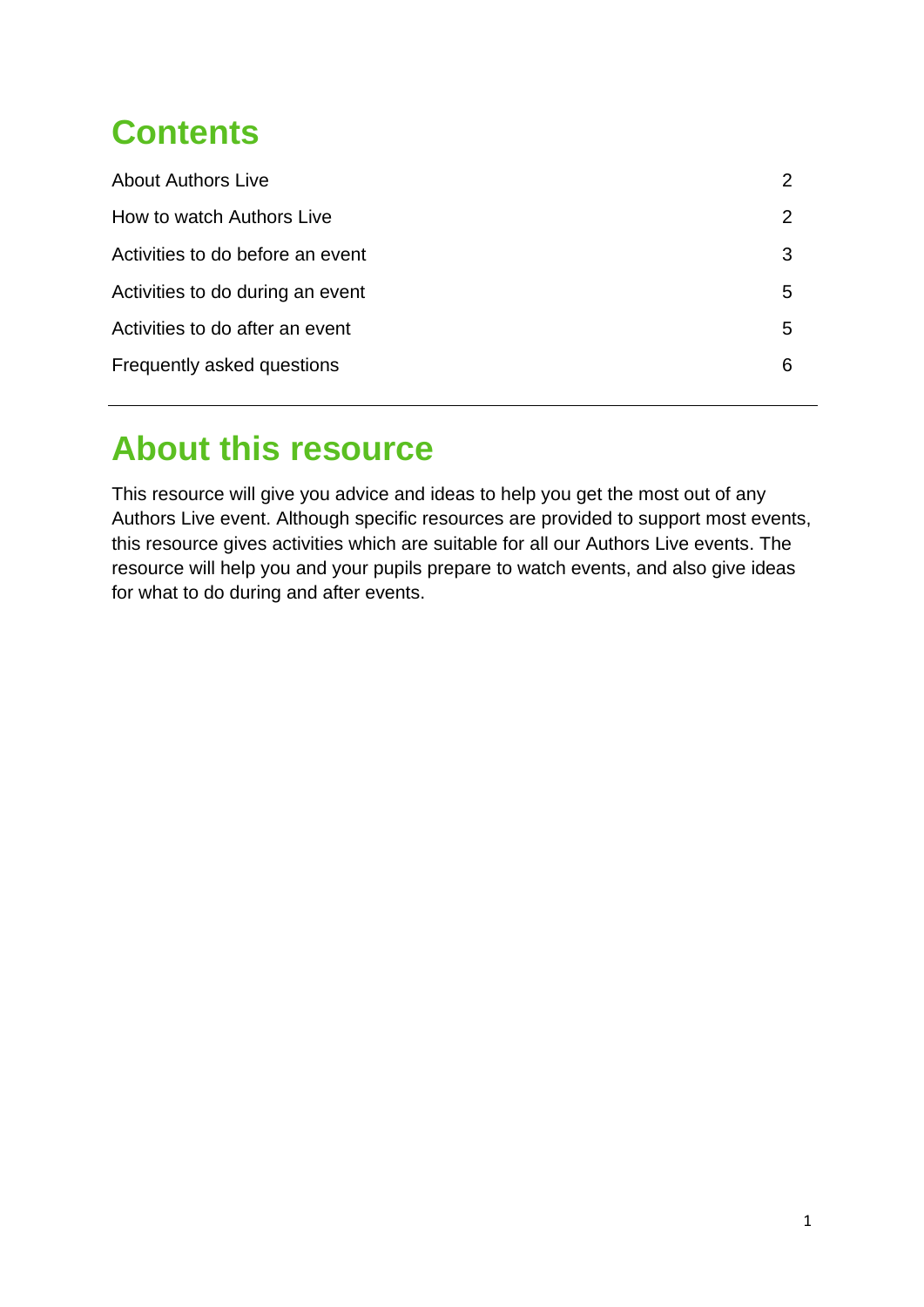# **About Authors Live**

Authors Live is a series of free events with top children's writers and illustrators, streamed live in partnership with BBC Scotland Digital- Learning.

You can find upcoming events on [our website.](http://scottishbooktrust.com/learning/teachers-librarians/authors-live/authors-live-eventshttp:/bit.ly/AuthorsLiveUpcoming) Just click on the event you want to sign up for, and you'll be given instructions on how to register for that event. If you don't already have a log in for our website, you might be asked to create an account.

To watch a previous event, browse through our [Watch On Demand library.](http://scottishbooktrust.com/learning/teachers-librarians/authors-live/watch-on-demand) You can browse by age range, theme or author name. You do not need to log in to access this service.

Many events are supported by learning resources containing activity ideas and inspiration based on the broadcast.

### **Links with Bookbug and Read, Write, Count programmes**

Each year Scottish Book Trust gifts bags of books to every Primary 1, 2 and 3 child in Scotland through the [Bookbug](http://scottishbooktrust.com/bookbug) and [Read, Write, Count](http://scottishbooktrust.com/learning/read-write-count/) programmes. Every year we stream an Authors Live event to support Bookbug Week and the Read, Write, Count bags.

# **How to watch Authors Live**

To ensure you are ready to watch a live streamed Authors Live broadcast, follow these steps below.

# **Watching the event**

You will be able to view the event at: [www.bbc.co.uk/authorslive.](http://www.bbc.co.uk/authorslive) Make sure you click on the author's photo to access the live stream.

### **Test your school's/organisation's internet connection**

You can test the speed of your school's/organisation's bandwidth at [Broadband](http://www.broadbandspeedchecker.co.uk/)  [Speed Checker.](http://www.broadbandspeedchecker.co.uk/) To stream BBC iPlayer, your internet speed needs to be higher than 2.8 Mp/s. If your internet connection is particularly slow or your local authority blocks live streaming, you may only be able to watch Authors Live on demand. Broadcasts are added to the [Watch On Demand library](http://scottishbooktrust.com/learning/teachers-librarians/authors-live/watch-on-demand) two or three days after the broadcast date.

# **Logging in**

When arriving at the web page: [www.bbc.co.uk/authorslive](http://www.bbc.co.uk/authorslive) you may be asked to sign in with a BBC iPlayer account.

If you have an iPlayer account, please use this to sign in. If you do not yet have one, please create one. This should only take a minute of your time, but you may wish to do it in advance to avoid having to rush to do so on the day.

You can [register for an iPlayer account here.](https://account.bbc.com/register)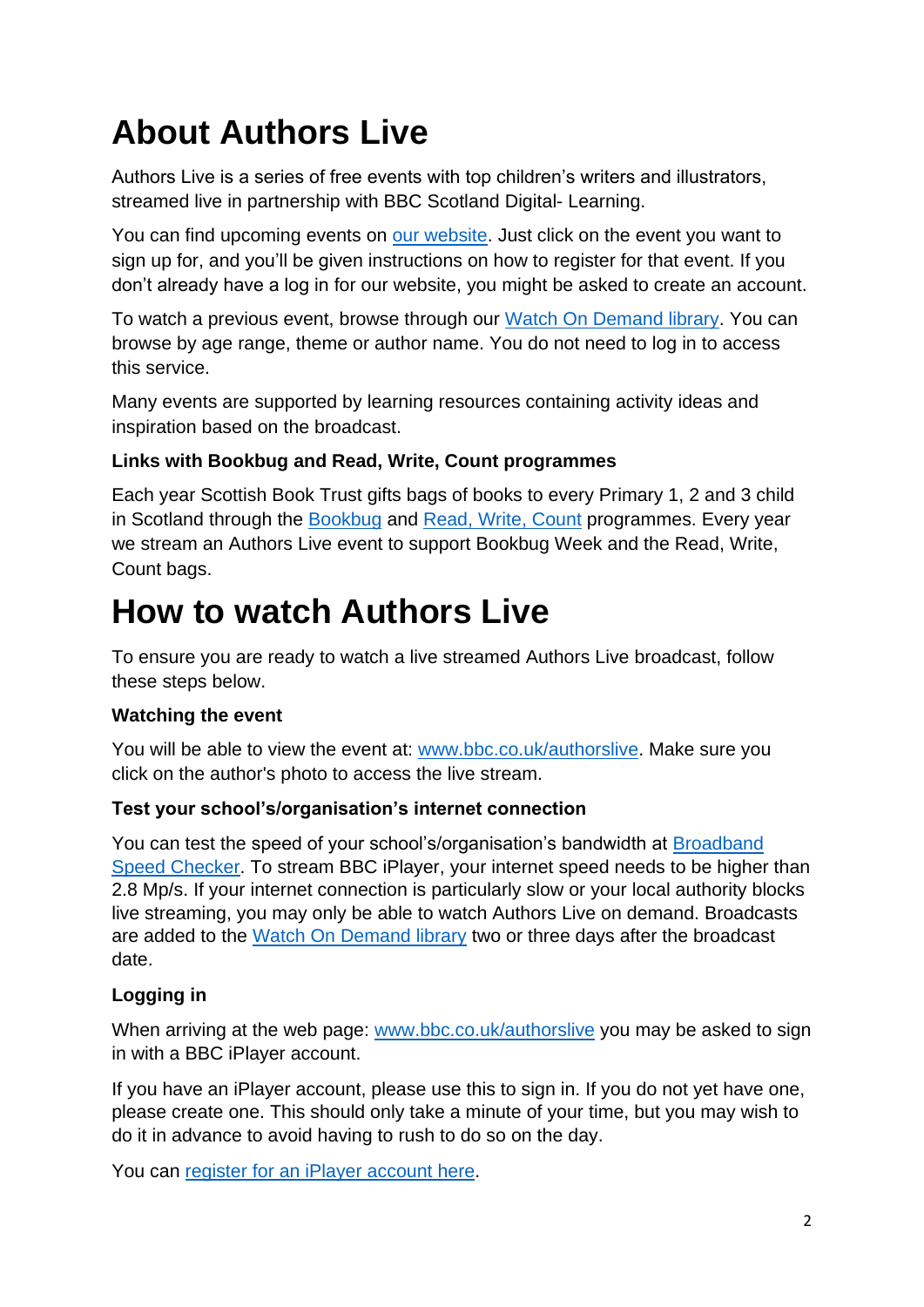When registering you will be asked to provide details of your date of birth, email address, password, postcode, gender and whether you would like to subscribe to email updates. You may be asked whether you have a TV licence; please select "yes" as schools are entitled to educational output from the BBC free of charge.

### **Test stream**

A test stream will be broadcast 15 minutes before the event is due to start. This will give you time to adjust sound/speakers etc. without missing any of the event.

# **Buffering**

During the actual broadcast the screen may freeze occasionally with a note that it is 'buffering'. This is perfectly normal during a live internet broadcast. Don't try to adjust anything - please just be patient and wait for the broadcast to continue.

# **Activities to do before an event**

Setting aside planning time before an Authors Live event can ensure you make the most of the content. If your pupils already enjoy the writer's work, it can be rewarding for them to build the anticipation, and increase their engagement during the live streaming.

### **Use the event resources to plan**

Most of our Authors Live events have an accompanying resource to help you maximise the opportunities it offers. You'll find a link to the event resource from the Authors Live page ahead of the live stream, and on the events Watch On Demand webpage after broadcast. Have a look at the resource before the event to see if any of the activity suggestions suit your pupils.

### **If you only do one thing**

We know that time can be tight before an event, so for most Authors Live events we have a quick activity suggestion titled "if you only do one thing". You'll find this information on the webpage for each author event.

#### **Get involved on Twitter**

In the lead up to each live streamed event, we run Twitter activities for your. This could be a question for the writer or panel member, or a drawing activity, or a thematic activity based on the authors books. Just check the hashtag #BBCAuthorsLive for the activity before each event, then tweet us and you could get a mention during the broadcast!

### **Go to the library**

If you don't own the writer or illustrator's books, why not organise a class trip to a local library to borrow some? It's a great opportunity to build links with your library and gives pupils the chance to become members. The library can also be a great place to watch an Authors Live event.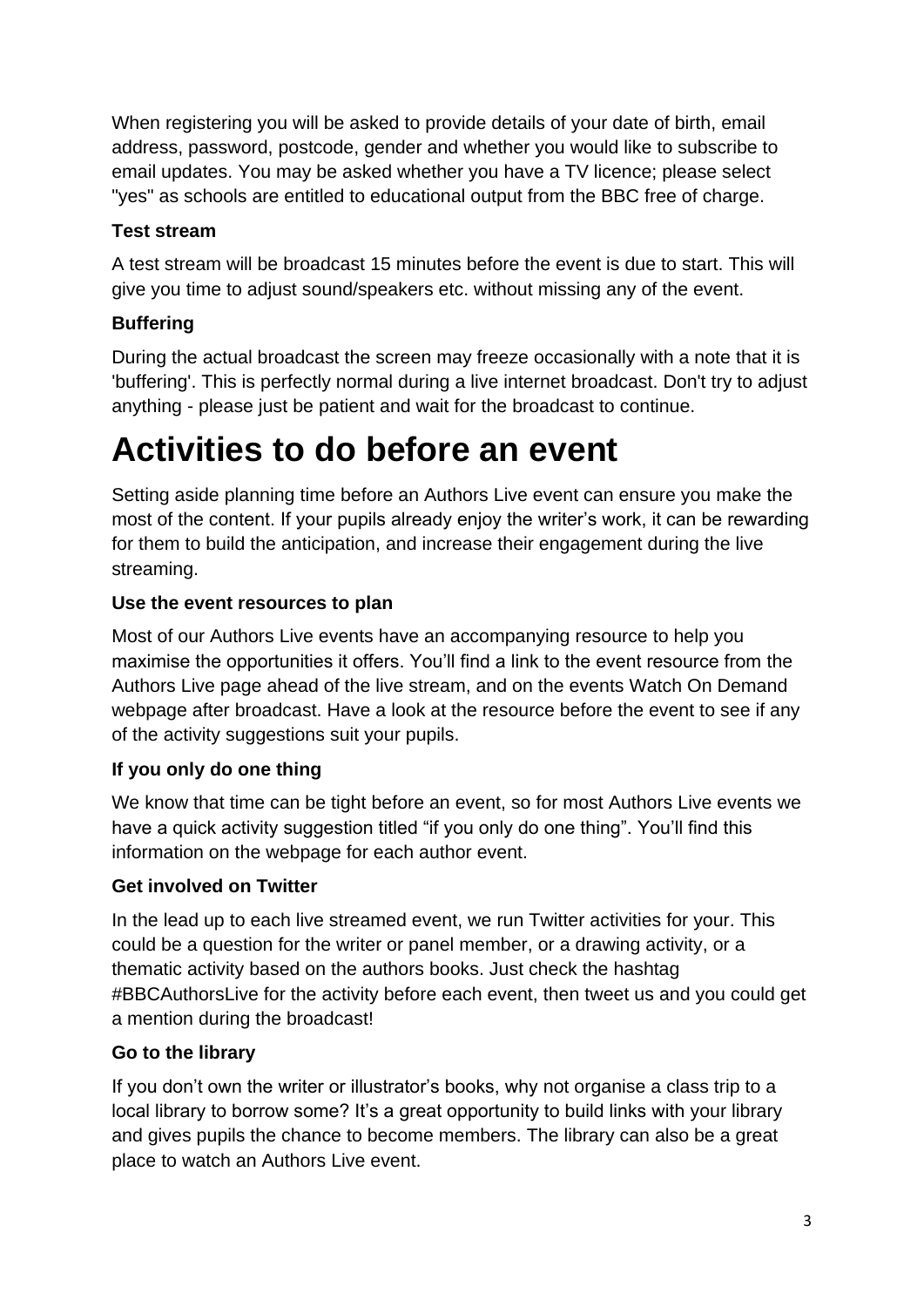#### **Invite parents and other pupils in**

Getting parents in to watch Authors Live events with pupils can lead to some great opportunities. If you watch the event in the library it can give pupils and their parents the chance to browse books together, and afterwards parents can read stories to groups of children.

If you're screening the event at lunchtime or after school, you could get pupils to design event posters or digital trailers to encourage others along. You ask pupils to plan and organise refreshments and competitions. For example, you could plan an Authors Live cinema themed event, and provide cushions, blankets and popcorn during the screening.

#### **Talk about authors and illustrators**

The concept of an author or an illustrator might be new to some Early or First Level pupils as they may never have seen one before. This is a good opportunity to explore the following questions:

- Look at the names written on the cover of a book. Who do you think these people are?
- What do you think an author does? What do you think an illustrator does?
- How do you think an author gets the ideas for stories?
- Do you think every author likes writing the same kind of stories? Do you think illustrators like drawing the same kind of stories?
- What different kinds of stories can you think of?
- A lot of books have pictures and words. An author and an illustrator work together to create these books. What do you think comes first, the pictures or the words?
- $\bullet$  Imagine you are an illustrator how do you decide what to put in your pictures? Look at a picture book you have in class- do the words and the pictures tell us exactly the same information?
- Is there anything you can see in the illustration that isn't included in the text?

### **Debate the issues beforehand**

Some of our teen events feature thought provoking discussion on topical issues. For instance, our event with Bessora and translator Sarah Ardizzone the creators of the *Alpha* graphic novel focused on the refugee experience, our Juno Dawson event discussed mental health, and our Unheard Voices panel event discussed the importance of self-expression and making your voice heard.

Talking about these issues beforehand is a great way to increase pupils' engagement with the events. You can ask them to research the issues and present their findings to others before the event, and recommend other books and websites to check out afterwards.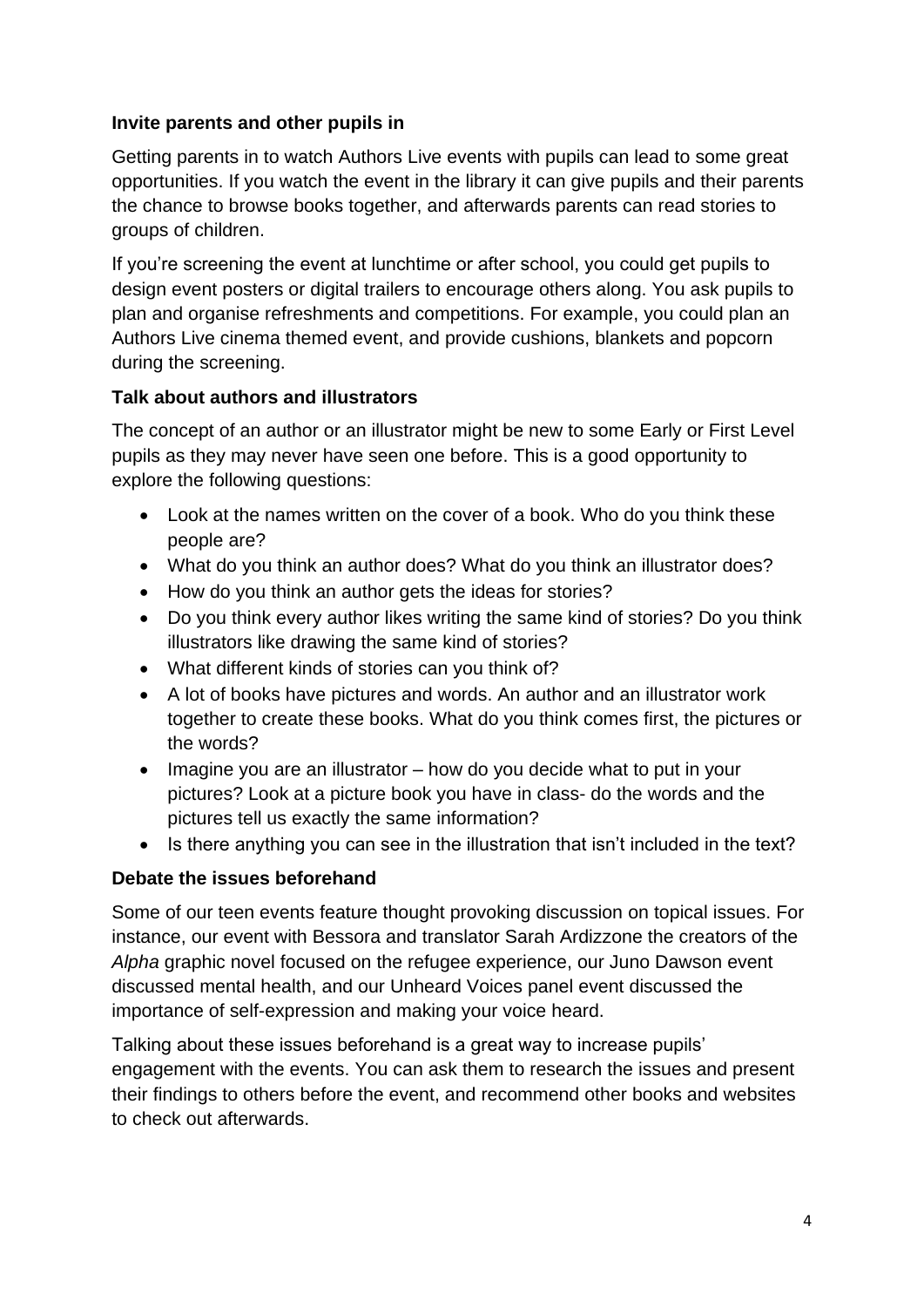# **Creating a display**

Displays are a good way to build a buzz around an event. You can ask pupils to make a display informing others about the writer's work, or based around the theme of the Authors Live event: for instance, our Storytelling Relay event could inspire a display of stories from around the world.

# **Activities to do during an event**

There are ways for your pupils to interact during the event:

**On Twitter:** you and your pupils can continue to tweet throughout the event using the hashtag #BBCAuthorsLive. You can tweet pictures of your class watching the event, or perhaps drawing along with the illustrator if this is a feature of the event.

**Draw along:** some of our events with illustrators allow pupils to 'draw along', following the illustrator's lead. Before an illustration event, make sure you have paper and pencils ready for your pupils.

**Think of questions to investigate afterwards:** you could ask pupils to write down three things they'd like to find out more about after the event. This can work especially well when a writer is speaking about a topical issue.

# **Activities to do after an event**

Once your pupils are familiar with the writer and their work, there are lots of opportunities for creative learning to take place. We have lots of activity suggestions which can work with any book in our "10 Activities to do with Any Book" resource series. These can be found in the learning resource section of the website.

### **Find some more of the writer's work**

After watching an Authors Live event, the natural next step is to get pupils finding more books to read! You could ask them to investigate the featured writer, or find similar books by other authors: for instance, pupils who enjoy Anthony Horowitz's event could find other books about spies and adventure.

You could start a recommendations wall in your classroom where pupils can put up Post It notes recommending different books. They can also create recommendation bookmarks to leave inside favourite reads, to tell others more about the book and why they've enjoyed it.

# **Reading with your pupils**

Reading alongside your pupils can be motivating for them, as you can make your own recommendations and read the books they've recommended to you.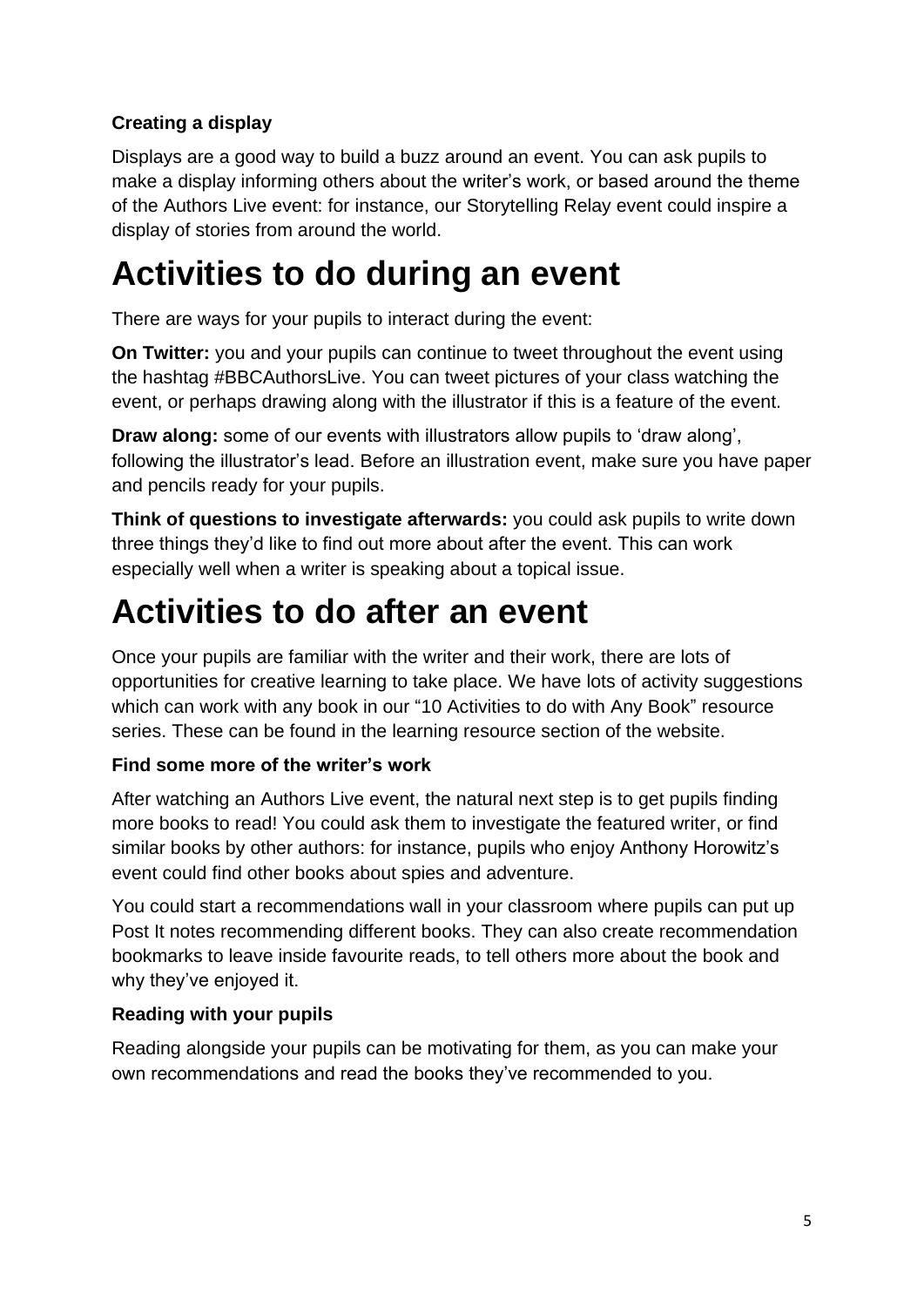#### **Writing and performance**

Hold a Poetry Slam. Our poetry events are hugely popular and have inspired schools to develop performance poetry projects. You could get your pupils to write their own poems and perform them. You can find resources to help you introduce poetry for upper primary pupils on the learning resources section of our website, as well as resources on performance poetry for secondary school pupils.

#### **Adapt the writer's work**

It can be especially rewarding for pupils to adapt a writer's work into a different format. For secondary pupils, they could adapt a scene from a novel into comic strip or into a book trailer.

For lower primary pupils, pupils could adapt a picture book into a play. We have a comprehensive resource to support you turning picture books into plays. This can be found in the learning section of the website.

#### **Plan a cross-curricular project**

If you want to tackle a more in-depth project inspired by an event, you could use the Authors Live event as a starting point for a cross curricular project. For example, our Storytelling Relay has been used by schools to explore the Commonwealth and our Nicola Davies Authors Live event has been used as a starting point to explore environmentalism.

# **Frequently asked questions**

#### **What time does the event start?**

The event starts promptly at 11 am. Please go to the web page by 10.45 am to give time to adjust speakers etc. before the event starts.

#### **How long does the event last?**

Events will usually last 40 minutes unless otherwise stated.

#### **I can't get the link- www.bbc.co.uk/authorslive- to work**

Please check with technical staff in your school- it may be the website is blocked and you need to ask them to unblock it (they may need to pass this request on to your local authority).

#### **I can access the link but can't view the test stream 15 minutes prior to the event.**

It may be that your schools internet isn't fast enough. You can check spend on [Broadband Speed Checker.](https://www.broadbandspeedchecker.co.uk/) To stream BBC iPlayer, you will need a speed higher than 2.8 Mp/s.

**I have been trying to register our school for an Authors Live event, but have been unable to. What can I do about this?**